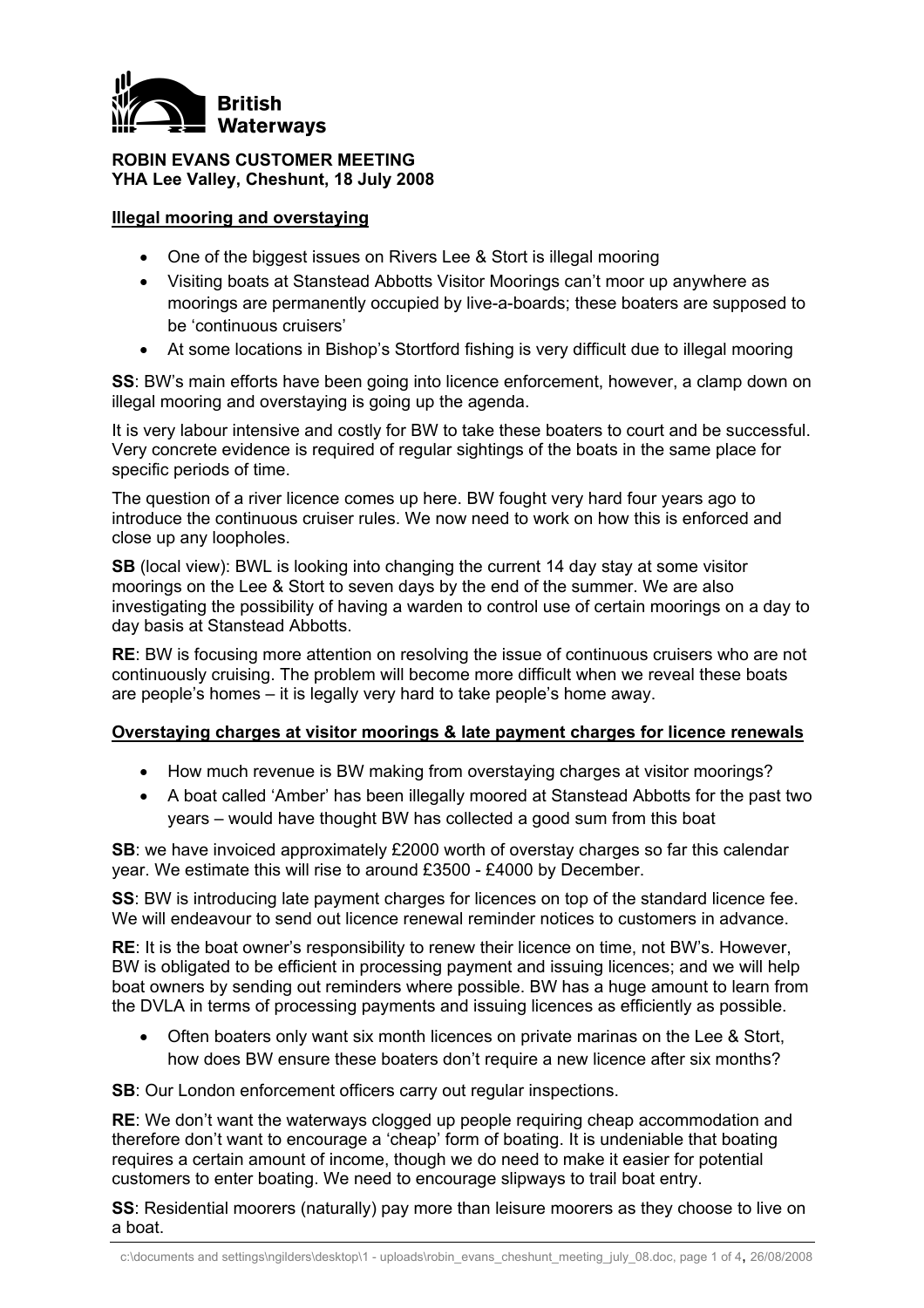# **Use of cameras to track illegal boaters**

• There are many live-a-boards cruising between Sawbridgeworth Station and Harlow Station; has BW considered using cameras to track these boaters?

**SS**: This is a tricky legal issue. We would need to ensure a signed and dated statement is provided by the photographer and regular sightings are recorded.

The Lee & Stort enforcement officer doesn't seem to be able to cover their patch quickly enough to monitor actions of illegal boaters.

**RE**: Is in favour of patrol officers on motorbikes (but not users). However this is unlikely to be allowed. Having to go through numerous locks often makes boats too slow to efficiently patrol their patch. We could consider introducing CCTV to monitor boaters as this is a proven cost effective way to track illegal activities. However, this would lead to a backlash from our users who may feel the cameras infringe on their human rights and also take away from the old-fashioned and natural feel of the waterways and their surroundings. However, the cameras could be discreetly placed in trouble spots.

**SB**: BW has introduced new national reporting methods for our enforcement team which is providing detailed and up-to-date information on all activities carried out by our patrol officers. Our patrol officer on the Lee & Stort has also recently been issued with a bike and is now able to vary his methods of travel and areas covered.

# **Motorbikes on the towpath**

• There have been problems with motorbikes on towpaths of River Lee and in West London

**SB**: We are looking at ways to address and restrict motorbikes on the towpath.

# **Walkways on lock gates**

• The IWA has been complaining for several years about the lack of walkways on lock gates at Stanstead Abbotts

**SB:** the walkways are not on these gates for health and safety and cost reasons. There is a bridge to cross the lock at Stanstead Abbotts which provides a much safer alternative.

The problem here is that the lock is tough to operate therefore a quicker way across the lock is needed than the bridge (it is too far away). It is encouraging a bigger health and safety issue as people are going across anyway without the walkway. The IWA part funded the walkway back in 1990 and may be willing to do this again.

**SB**: BWL will look into this as part of our lock gates replacement programme.

## **New gates difficult for disabled users**

• Disabled users will struggle get through the new gate on the towpath at Hunsdon Mill as the latch at the top is too high and difficult to operate

**SB:** BWL has worked with disabled users to get the designs for these gates completed. However, it seems they are not appropriate and we will investigate them.

## **Third party contributions to BW**

The number of people using the waterways is huge, but the proportion of users paying directly for the benefit is comparatively small. The local council contributes towards BW's projects in the Lee Valley; does this happen in other areas across the network?

**RE**: Yes, BW received £49.1m in third party contributions last year from organisations such as local councils and regional development agencies. This income tends to be provided on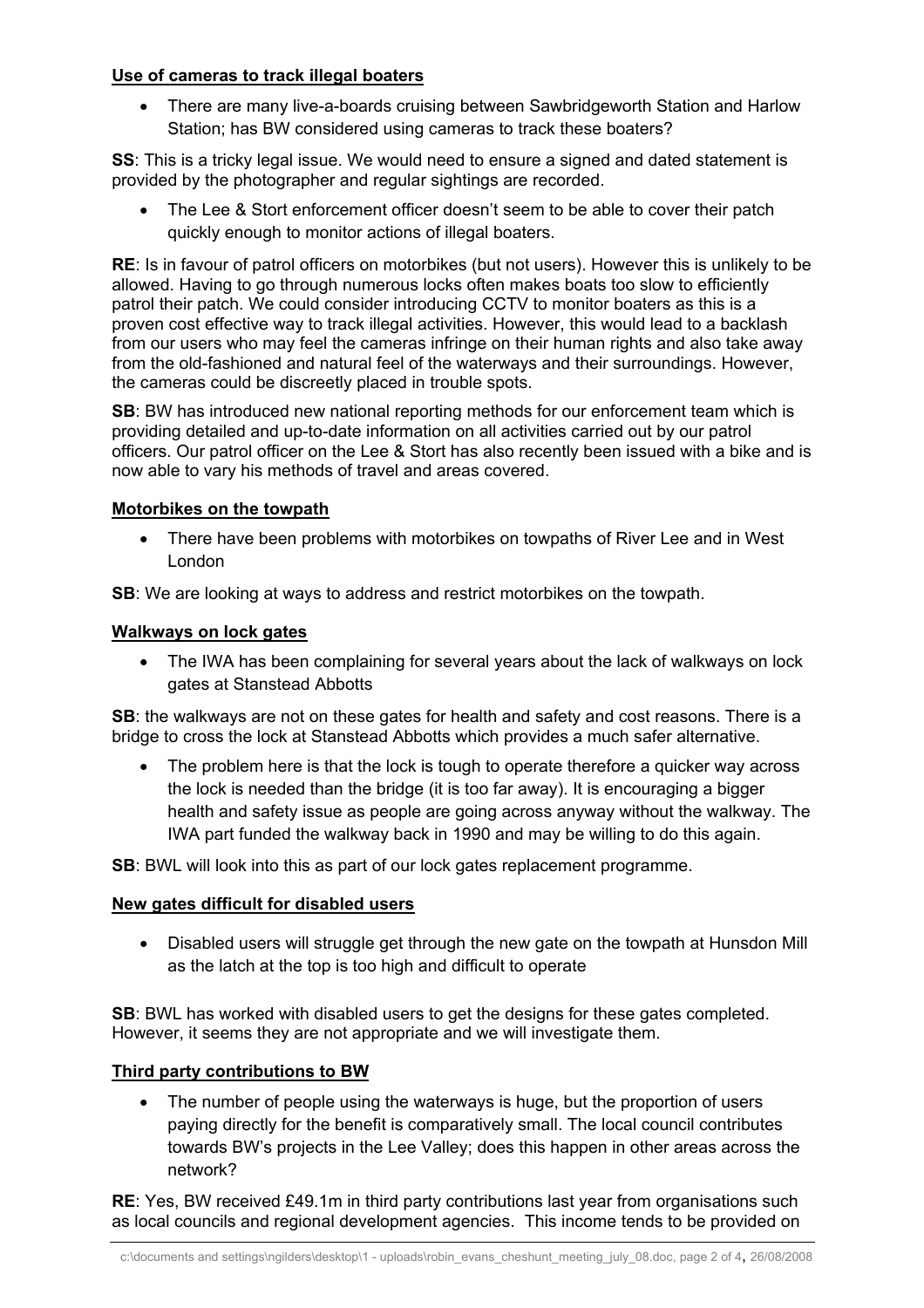a project specific basis for schemes such as waterway restorations and towpath improvements and primarily recognises the value that these funding bodies attach to the waterways for local communities and businesses.

The waterways sometimes benefit from 'Section 106' planning gain funding and BW is also making the case to Government for the waterways to be recognised in the new Planning Bill for the proposed new Community Infrastructure Levy.

BW's network covers in the region of half the local authorities in Britain and there are many examples of excellent funding partnerships with riparian councils. There are however many councils which do not make a funding contribution to the waterways and one of BW's objectives is to develop funding partnerships with more local councils and partners.

#### **Moorings consultation**

• Why is 50% of the proposed figure accepted in some areas and no less that 75% in others?

**SS**: BW works out the market price and uses this to set the minimum lowest acceptable price for a mooring; this is the reserve price.

• At Moorhen Marina there have been four vacancies in nine months. In November 2007, only two vacancies were advertised and no tenders submitted. Earlier this year, only one of the four vacancies was advertised along with a statement that there was a waiting list of 40 people. Why didn't BW advertise all four vacancies at the same time? There is a suspicion that BW may be trying to increase the value of each individual mooring by only advertising one or two vacancies at a time.

**SB**: In the above case, we did not advertise all of these vacancies as some of the 'cruiser' spaces at Moorhen Marina were offered to customers at Hazlemere Marina as this site is due to be redeveloped. However, customers at Hazlemere have been reluctant to transfer their moorings because of the delays in redeveloping this site. Any subsequent vacancies will appear on the mooring tender website in due course.

**RE**: the idea behind the mooring tender process is that mooring fees are neither too low nor too high. It is inconceivable that the price is too high in this system. BW strives to be honest and open with its customers and has always said from the outset that we will declare the number of people on waiting lists.

• Will a one-off high spot price mooring bring up the general guide price/minimum price for other moorings?

#### **RE**: absolutely not!

• One site (unnamed) was up for tender at £3,575. Only seven people out of a waiting list of 300 submitted a tender. Only three of the seven submitted about the minimum guide price. Is this not an argument that the guide price was set too high? It seems that people are being priced off the waterways.

**RE**: BW's aim is to find the market price for moorings and a fair way to allocating them. The problem is that many people can find fault in the current tender system, but no-one has come up with a better way of working out the market price for moorings. We have decided to opt for a sealed bid tender system rather than an open auction in order to avoid encouraging escalated prices.

## **VAT and council tax payments**

• Why are residential moorers paying VAT and council tax? Apparently the argument for VAT is because the boat moves, and the argument for council tax is that the boat is static. These arguments are contradictory.